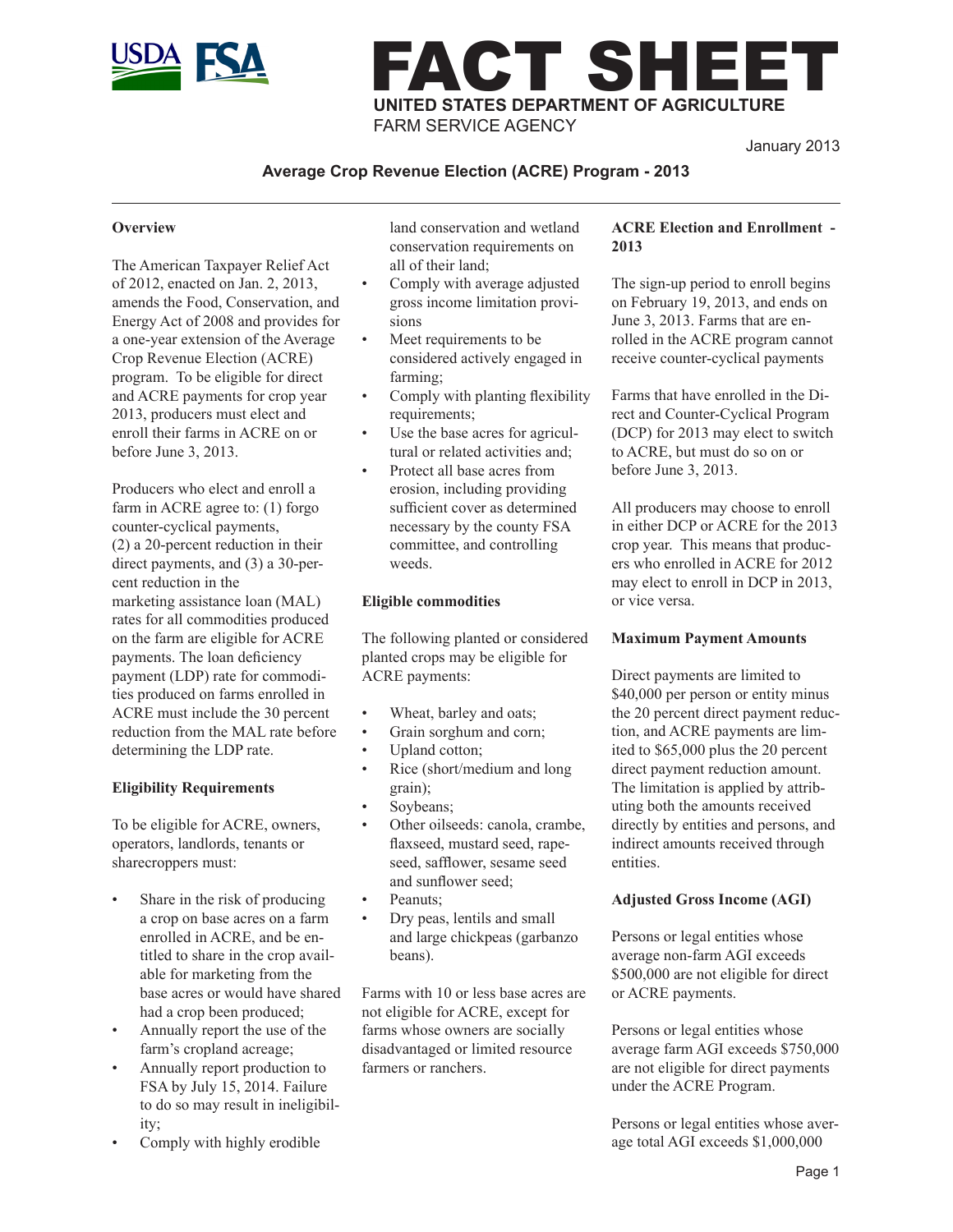are not eligible for direct payments.

#### **Farm Yields**

Yields for ACRE payments are based on an "Olympic" average of a combination of producer yields and average yields for the county for the five most recent crop years (2008 through 2012). If a producer certifies yield data for a year and it is higher than the county average, that yield will be used to calculate the ACRE farm yield (Benchmark Farm Yield).

#### **Direct Payments**

Direct payments are based on the farm's base acres and program yields for covered commodities and peanuts. Direct payments for ACRE farms are 20 percent less than the direct payments for DCP farms. Similar to DCP, payment amounts are reduced if fruits or vegetables are planted on base acres, or the acres are used for non-agricultural purposes.

### **ACRE Payments**

ACRE payments are revenue-based payments and are tied to crop production and the National Average Market Price for planted, and considered planted, covered commodity crops or peanuts on the farm. ACRE payments can only be issued for a crop if two triggers are met for the covered commodity crop or peanuts.

State Trigger: The Actual State Revenue for the 2013 program year must be less than the State ACRE Guarantee.

Farm Trigger: The participating farm's Actual Farm Revenue for the 2013 program year must be less than the Farm ACRE Guarantee.

#### **Payment Acreage Limitation**

The maximum ACRE payment acreage is equal to 85 percent of the total planted and considered planted Page<sup>2</sup>

acreage, not to exceed the total amount of base acres on the farm. If the planted and considered planted acreage exceeds 118 percent of the base acreage and there is more than one eligible crop, producers must designate payment acreage for each crop by Sept. 30, 2013.

#### **Planting Flexibility Provisions**

Producers who participate in ACRE may plant cropland in excess of the total base acreage on the farm to any commodity. However, producers are subject to certain restrictions on the planting of wild rice, fruits and vegetables (other than mung beans and pulse crops). Information on wild rice, fruits and vegetable restrictions is contained in the FSA fact sheet "ACRE and DCP: Wild Rice, Fruit, and Vegetable Provisions." A 2013 fact sheet is available on FSA's website at www.fsa.usda.gov; click on "find FSA fact sheets", or follow this link: http://www.fsa.usda.gov/ FSA/newsReleases?area=newsroom &subject=landing&topic=pfs&new stype=prfactsheet&type=detail&ite m=pf 20130123 insup en acredcp. html

#### **Triggers**

Table a: DCP and ACRE Payment Comparisons (html, 18 KB)

Table b: ACRE Payment Calculations (html, 10 KB)

ACRE Payment Calculation Table (JPG, 73 KB)

Table 1: ACRE and DCP Rates (html, 74 KB)

Table 2: ACRE 2013 State Guarantee (html, 37 KB)

Table 3: ACRE Triggers Payment Calculation for 2013 (html, 69 KB)

Table 4: Projected Payment Comparison (html, 26 KB)

Table 5: 2013 Program Timeline (html, 22KB)

#### Table a: 2013 DCP and ACRE Payment Comparisons

|                                               | <b>Payments</b>                                   | <b>DCP</b>                                                                                   | <b>ACRE</b>                                                                                  |
|-----------------------------------------------|---------------------------------------------------|----------------------------------------------------------------------------------------------|----------------------------------------------------------------------------------------------|
| <b>Direct</b>                                 | Payment<br>Rate<br>Payment<br>Formula<br>Advances | 100 percent of the DCP direct<br>payment rate.<br>Uses farm's base acreage.<br>Not available | 80 percent of the DCP Direct<br>Payment Rate.<br>Uses farm's base acreage.<br>Not available  |
| Counter-<br>Cyclical                          | Payment<br>Formula                                | Uses farm's base acreage.                                                                    |                                                                                              |
| (CC)                                          | Trigger                                           | Low National Market Prices.                                                                  |                                                                                              |
|                                               | Advances                                          | Not available                                                                                |                                                                                              |
| Average<br>Crop<br>Revenue<br><b>Election</b> | Payment<br>Formula                                |                                                                                              | Uses planted and considered<br>planted (P&CP) acreages of<br>commodity crops and<br>peanuts. |
| (ACRE)                                        | Triggers                                          |                                                                                              | Revenue must be below the<br>historical state average and<br>the farm average.               |
|                                               | Advances                                          |                                                                                              | Not available.                                                                               |
|                                               |                                                   |                                                                                              |                                                                                              |
| <b>Loan Rates</b>                             |                                                   | 100 percent of the Market<br>Assistance Loan rates.                                          | 70 percent of the Market<br>Assistance Loan rates.                                           |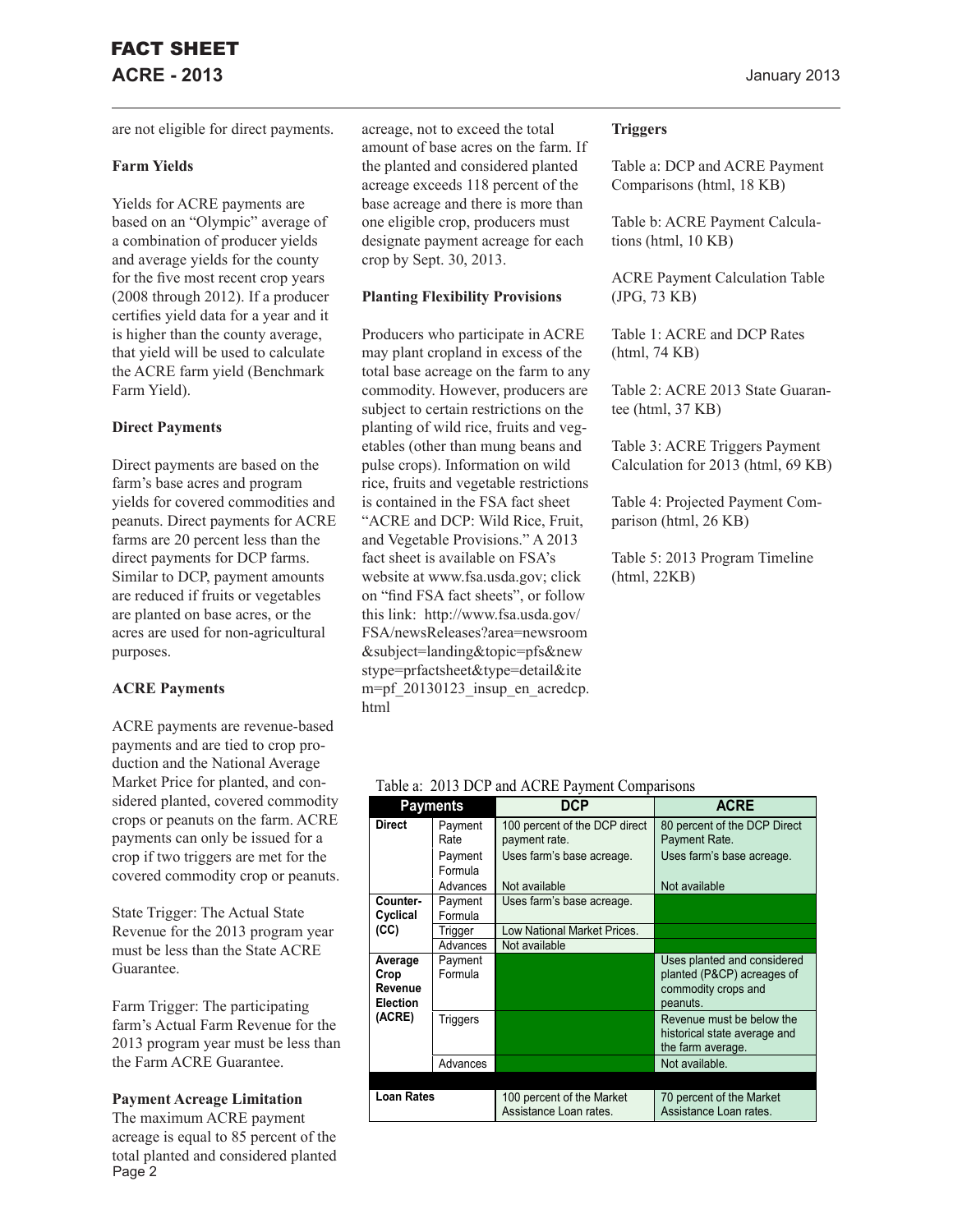## Table b: 2013 ACRE Payment Calculations

| considered planted commodity crop or peanuts.                          |                                                                                                                                                                                            |        |                                                                                                                                                                        |
|------------------------------------------------------------------------|--------------------------------------------------------------------------------------------------------------------------------------------------------------------------------------------|--------|------------------------------------------------------------------------------------------------------------------------------------------------------------------------|
| <b>ACRE State Trigger:</b>                                             | <b>State ACRE Guarantee</b><br>(cannot change by more than 10 percent from the<br>previous year's guarantee)                                                                               |        | <b>Actual State Revenue</b>                                                                                                                                            |
| State ACRE Guarantee<br>must exceed the Actual<br><b>State Revenue</b> | 90 percent multiplied by<br><b>Benchmark State Yield</b><br>(5 year "Olympic" average)<br>multiplied by<br><b>ACRE Guarantee Price</b><br>(Previous 2-yr National<br>Average Market Price) | $\geq$ | <b>Actual State Yield</b><br>Multiplied by the ACRE Price:<br>(higher of the National Average<br><b>Market Price</b><br>Or<br>70 percent of the National Loan<br>Rate) |
| <b>ACRE Farm Trigger:</b><br>Farm ACRE Guarantee                       | <b>Farm ACRE Guarantee</b>                                                                                                                                                                 |        | <b>Actual Farm Revenue</b>                                                                                                                                             |
| must exceed the Actual<br>Farm Revenue                                 | <b>Benchmark Farm Yield</b><br>(5 year "Olympic" average)                                                                                                                                  |        | <b>Actual Farm Yield</b>                                                                                                                                               |
|                                                                        | Multiplied by                                                                                                                                                                              | $\geq$ | multiplied by the ACRE Price:                                                                                                                                          |
|                                                                        | <b>ACRE Guarantee Price</b><br>plus                                                                                                                                                        |        | (higher of the National Average<br><b>Market Price</b><br>Or                                                                                                           |
|                                                                        | <b>Crop Insurance Premium per</b><br>acre paid by producer                                                                                                                                 |        | 70 percent of the National Loan<br>Rate)                                                                                                                               |

**Triggers:** The State and the farm trigger must be met to receive an ACRE payment for the planted or considered planted commodity crop or peanuts.

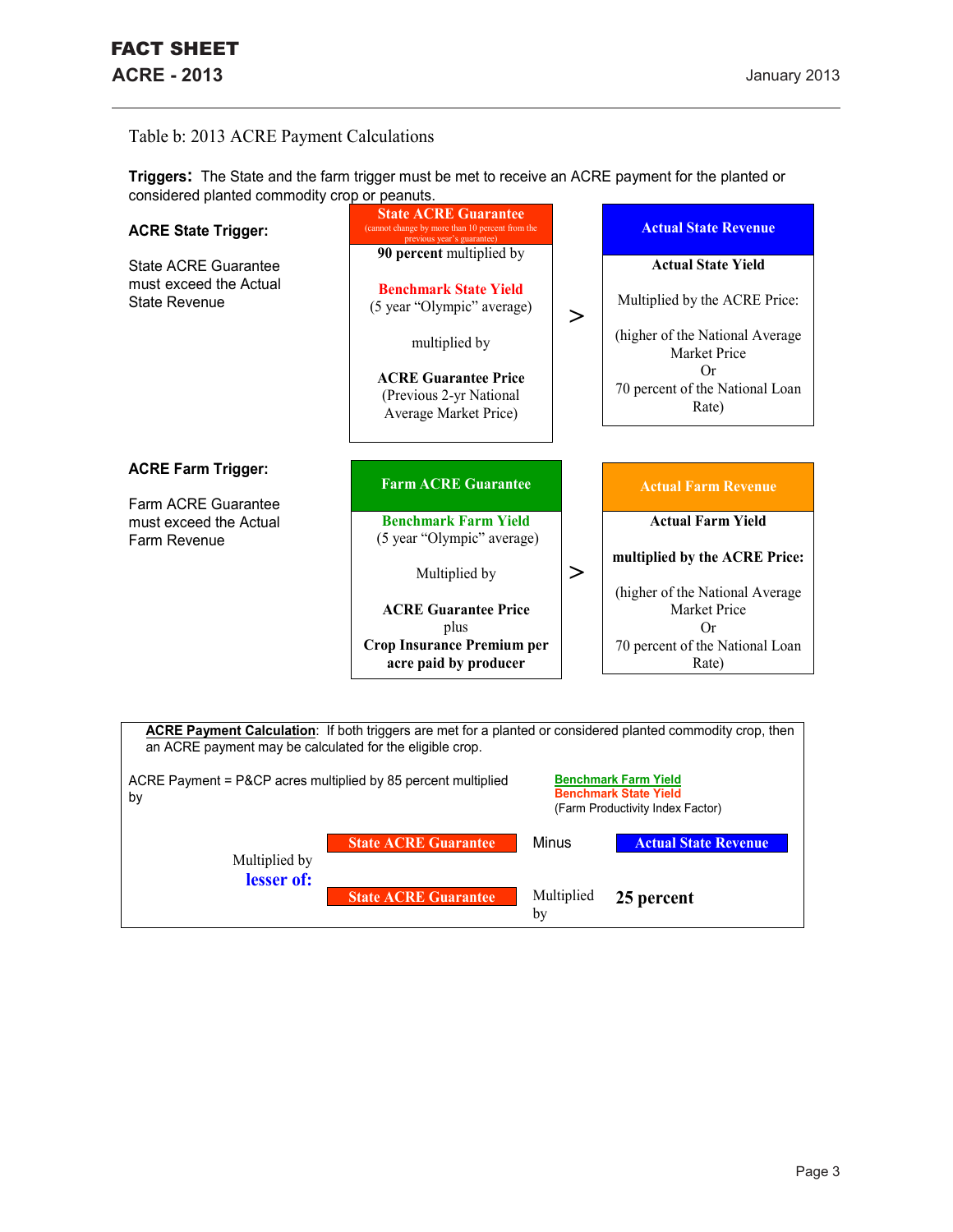# FACT SHEET

**ACRE - 2013** January 2013

| Trojecteu Fayment Calculations. Osc the following tables to calculate projected ACKL program and DCT payments. | 1.                                                            |                             | 2010 - 2013 ACRE                      |                             | DCP 2010 - 2013                    |                                                                           |
|----------------------------------------------------------------------------------------------------------------|---------------------------------------------------------------|-----------------------------|---------------------------------------|-----------------------------|------------------------------------|---------------------------------------------------------------------------|
| Table 1:<br><b>ACRE and DCP Rates</b>                                                                          | 2011<br><b>National Avg.</b><br><b>Market Price</b><br>(NAMP) | 2.<br><b>Direct</b><br>Rate | 3.<br><b>National</b><br>Loan<br>Rate | 4.<br><b>Direct</b><br>Rate | 5.<br><b>National</b><br>Loan Rate | 6. CC Threshold:<br>Payment will be<br>issued if the NAMP<br>is less than |
| Wheat (bu)                                                                                                     | 7.24                                                          | 0.416                       | 2.06                                  | 0.52                        | 2.94                               | 3.65                                                                      |
| Barley (bu)                                                                                                    | 4.91                                                          | 0.192                       | 1.37                                  | 0.24                        | 1.95                               | 2.39                                                                      |
| Oats (bu)                                                                                                      | 3.49                                                          | 0.0192                      | 0.97                                  | 0.024                       | 1.39                               | 1.766                                                                     |
| Corn (bu)                                                                                                      | 6.22                                                          | 0.224                       | 1.37                                  | 0.28                        | 1.95                               | 2.35                                                                      |
| Grain Sorghum (bu)                                                                                             | 5.99                                                          | 0.28                        | 1.37                                  | 0.35                        | 1.95                               | 2.28                                                                      |
| <b>Upland Cotton (lb)</b>                                                                                      | 0.883                                                         | 0.05336                     | 0.3640                                | 0.0667                      | 0.52                               | .6458                                                                     |
| <b>Med/Short Grain Rice (cwt)</b>                                                                              | 16.50(P)                                                      | 1.88                        | 4.55                                  | 2.35                        | 6.50                               | 8.15                                                                      |
| Long Grain Rice (cwt)                                                                                          | 13.40(P)                                                      | 1.88                        | 4.55                                  | 2.35                        | 6.50                               | 8.15                                                                      |
| Soybeans (bu)                                                                                                  | 12.50                                                         | 0.352                       | 3.50                                  | 0.44                        | 5.00                               | 5.56                                                                      |
| Canola (cwt)                                                                                                   | 24.00                                                         | 0.64                        | 7.06                                  | 0.80                        | 10.09                              | 11.88                                                                     |
| Crambe (cwt)                                                                                                   | 37.80                                                         | 0.64                        | 7.06                                  | 0.80                        | 10.09                              | 11.88                                                                     |
| Mustard Seed (cwt)                                                                                             | 33.60                                                         | 0.64                        | 7.06                                  | 0.80                        | 10.09                              | 11.88                                                                     |
| Rapeseed (cwt)                                                                                                 | 27.00                                                         | 0.64                        | 7.06                                  | 0.80                        | 10.09                              | 11.88                                                                     |
| Safflower (cwt)                                                                                                | 24.40                                                         | 0.64                        | 7.06                                  | 0.80                        | 10.09                              | 11.88                                                                     |
| Sesame Seed (cwt)                                                                                              | 35.00                                                         | 0.64                        | 7.06                                  | 0.80                        | 10.09                              | 11.88                                                                     |
| <b>Sunflower Seed (cwt)</b>                                                                                    | 29.10                                                         | 0.64                        | 7.06                                  | 0.80                        | 10.09                              | 11.88                                                                     |
| Flaxseed (bu)                                                                                                  | 13.90                                                         | 0.3584                      | 3.9536                                | 0.4480                      | 5.6504                             | 6.6528                                                                    |
| Peanuts (ton)                                                                                                  | 636.00                                                        | 28.80                       | 248.50                                | 36.00                       | 355.00                             | 459.00                                                                    |
| Dry Peas (cwt)                                                                                                 | 15.30                                                         |                             | 3.78                                  |                             | 5.40                               | 8.32                                                                      |
| Lentils (cwt)                                                                                                  | 25.00                                                         |                             | 7.90                                  |                             | 11.28                              | 12.81                                                                     |
| Sm. Chickpeas (cwt)                                                                                            | 21.50                                                         |                             | 5.20                                  |                             | 7.43                               | 10.36                                                                     |
| Lg. Chickpeas (cwt)                                                                                            | 42.10                                                         |                             | 7.90                                  |                             | 11.28                              | 12.81                                                                     |

**Projected Payment Calculations:** Use the following tables to calculate projected ACRE program and DCP payments.

(P) = Preliminary

| Table 2:                                                                                                                  |                      |            | For Each Planted or Prevented Planted<br>Crop: |  |  |  |
|---------------------------------------------------------------------------------------------------------------------------|----------------------|------------|------------------------------------------------|--|--|--|
| <b>Hypothetical 2013 State ACRE Guarantee</b>                                                                             | <b>Wheat</b>         |            |                                                |  |  |  |
| 1. <b>Estimated 2013 Benchmark State Yield</b> (Your estimate of<br>the Olympic average of state yields from 2008-2012) * |                      |            |                                                |  |  |  |
| 2. Estimated 2013 ACRE Guarantee Price (Average of 2011<br>NAMP in Table 1, Item 1 and your projected 2012 NAMP.)         |                      |            |                                                |  |  |  |
| 3. 2013 Calculated Estimated State ACRE Program<br><b>Guarantee</b> (90 percent x Item 1 x Item 2)                        |                      |            |                                                |  |  |  |
| 4. 2012 State ACRE Program Guarantee*                                                                                     |                      |            |                                                |  |  |  |
| 5. Is Item 3 greater than Item 4?                                                                                         | If Yes, Go to Item 6 |            |                                                |  |  |  |
| (Yes, No)                                                                                                                 | If No. Go to Item 8  | <b>Yes</b> |                                                |  |  |  |
| 6. Maximum Estimated State ACRE Program Guarantee<br>(Item 4 times 110 percent)                                           |                      | \$483.22   |                                                |  |  |  |
| 7. Hypothetical 2013 State ACRE Program Guarantee<br>(lower of Item 3 and Item 6). Do not continue.                       |                      |            |                                                |  |  |  |
| 8. Minimum Estimated State ACRE Program Guarantee<br>(Item 4 times 90 percent)                                            |                      |            |                                                |  |  |  |
| 9. Hypothetical 2013 State ACRE Program Guarantee<br>(higher of Item 3 and Item 8)                                        |                      |            |                                                |  |  |  |
| *Resource Information available at www.fsa.usda.gov/FSA/webapp?area=home&subject=dccp&topic=landing                       |                      |            |                                                |  |  |  |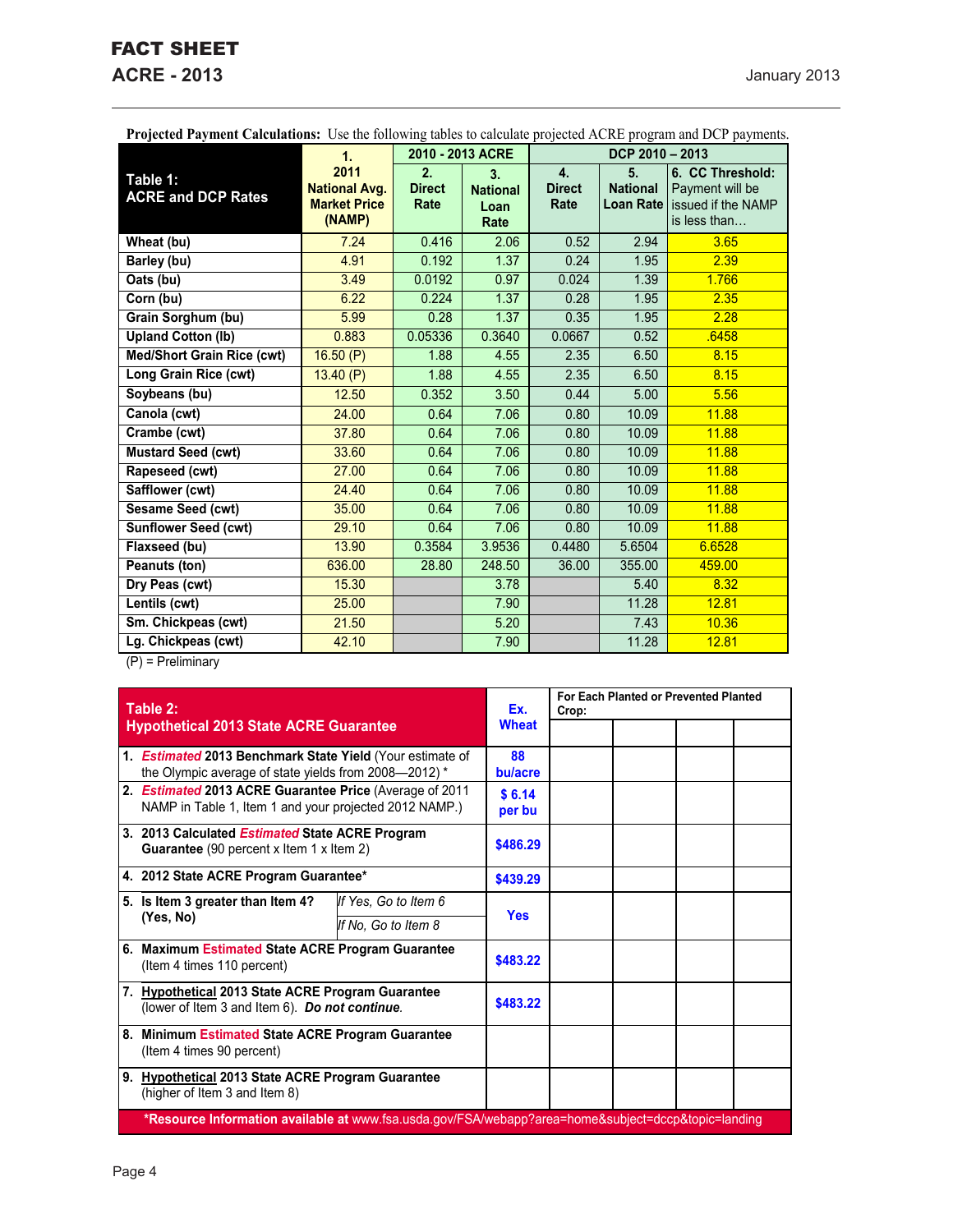|                                |                                                                                                             | Table 3: Hypothetical 2013 ACRE Triggers and                 | Ex.<br><b>Wheat</b>                                                                         |                | Enter each crop that is planted or<br>prevented planted: |  |  |
|--------------------------------|-------------------------------------------------------------------------------------------------------------|--------------------------------------------------------------|---------------------------------------------------------------------------------------------|----------------|----------------------------------------------------------|--|--|
|                                | <b>Payment Calculation</b>                                                                                  |                                                              |                                                                                             |                |                                                          |  |  |
| <b>State</b><br><b>Trigger</b> | <b>ACRE</b><br>Program<br>Guarantee                                                                         | from Table 2)                                                | 1. Estimated Benchmark State Yield (Item 1                                                  | 88             |                                                          |  |  |
|                                |                                                                                                             | from Table 2)                                                | 2. Estimated ACRE Guarantee Price (Item 2                                                   | \$6.14         |                                                          |  |  |
|                                |                                                                                                             |                                                              | 3. Hypothetical State ACRE Program<br>Guarantee (Item 7 or 9 of Table 2)                    | \$483.22       |                                                          |  |  |
|                                | <b>Actual State</b><br><b>Revenue</b>                                                                       |                                                              | 4. Estimated 2013 Actual State Yield                                                        | 84             |                                                          |  |  |
|                                |                                                                                                             | <b>Market Price</b>                                          | 5. Estimated 2013 National Average                                                          | \$5.50         |                                                          |  |  |
|                                |                                                                                                             |                                                              | 6. ACRE National Loan Rate<br>(Table 1, Item 3)                                             | \$2.06         |                                                          |  |  |
|                                |                                                                                                             |                                                              | 7. ACRE Price (Higher of Item 5 or Item 6)                                                  | \$5.50         |                                                          |  |  |
|                                |                                                                                                             | times Item 7)                                                | 8. Hypothetical Actual State Revenue (Item 4                                                | \$462.00       |                                                          |  |  |
|                                | 9. Item 3 greater<br>than Item 8?                                                                           |                                                              | If Yes, State trigger has been met.<br>If No, the trigger is not met.                       | <b>Yes</b>     |                                                          |  |  |
| Farm<br><b>Trigger</b>         | <b>Farm ACRE</b><br><b>Guarantee</b>                                                                        |                                                              | 10. Benchmark Farm Yield<br>(Your estimate if not determined)                               | 91             |                                                          |  |  |
|                                |                                                                                                             |                                                              | 11. Crop Insurance Premium<br>(per acre paid by producer for the crop)                      | \$10           |                                                          |  |  |
|                                |                                                                                                             |                                                              | 12. Hypothetical Farm ACRE Guarantee<br>(Item 10 x Item 2) plus Item 11)                    | \$568.74       |                                                          |  |  |
|                                | <b>Actual Farm</b>                                                                                          |                                                              | 13. Estimated 2013 Actual Farm Yield                                                        | 83             |                                                          |  |  |
|                                | <b>Revenue</b>                                                                                              |                                                              | 14. Hypothetical Actual Farm Revenue (Item<br>13 times Item 7)                              | \$456.50       |                                                          |  |  |
|                                | 15. Item 12 greater<br>than Item 14?                                                                        |                                                              | If Yes, Farm trigger has been met.                                                          | <b>Yes</b>     |                                                          |  |  |
| <b>ACRE</b>                    | 16. Item 9                                                                                                  |                                                              | If No, the trigger is not met.<br>If both are "Yes", then the crop is eligible for          |                |                                                          |  |  |
| <b>Payment</b>                 | and Item 15                                                                                                 |                                                              | ACRE payments. Continue to Item 17.                                                         | <b>Yes</b>     |                                                          |  |  |
|                                | are both<br>"Yes"?                                                                                          |                                                              | If not, the crop is not eligible for ACRE<br>payments. Do not continue.                     |                |                                                          |  |  |
|                                | on the farm                                                                                                 | 17. Share of the crop's planted or prevented planted acreage |                                                                                             | <b>100 Pct</b> |                                                          |  |  |
|                                | 18. Maximum Acres (Total base acreage on the farm)                                                          |                                                              |                                                                                             |                |                                                          |  |  |
|                                | 19. Planted and Prev. Planted Acreage of the crop                                                           |                                                              |                                                                                             |                |                                                          |  |  |
|                                | 20. Payment Acreage (Item 19 times 85 percent). Total<br>Payment Acreage for the farm cannot exceed Item 18 |                                                              | 119.0                                                                                       |                |                                                          |  |  |
|                                | 1)                                                                                                          | 21. Farm Productivity Index Factor (Item 10 divided by Item  |                                                                                             | 1.0341         |                                                          |  |  |
|                                | Payment<br>22. APG minus ASR (Item 3 minus Item 8)                                                          |                                                              |                                                                                             | \$21.22        |                                                          |  |  |
|                                | Rate                                                                                                        | 23. 25% of APG (Item 3 times 25 percent)                     |                                                                                             | \$120.81       |                                                          |  |  |
|                                |                                                                                                             | 23)                                                          | 24. Payment Rate (Lesser of Item 22 or Item                                                 | \$21.22        |                                                          |  |  |
|                                |                                                                                                             |                                                              | 25. Projected Estimated ACRE Payment (Item 17 times<br>Item 20 times Item 21 times Item 24) | \$2,611        |                                                          |  |  |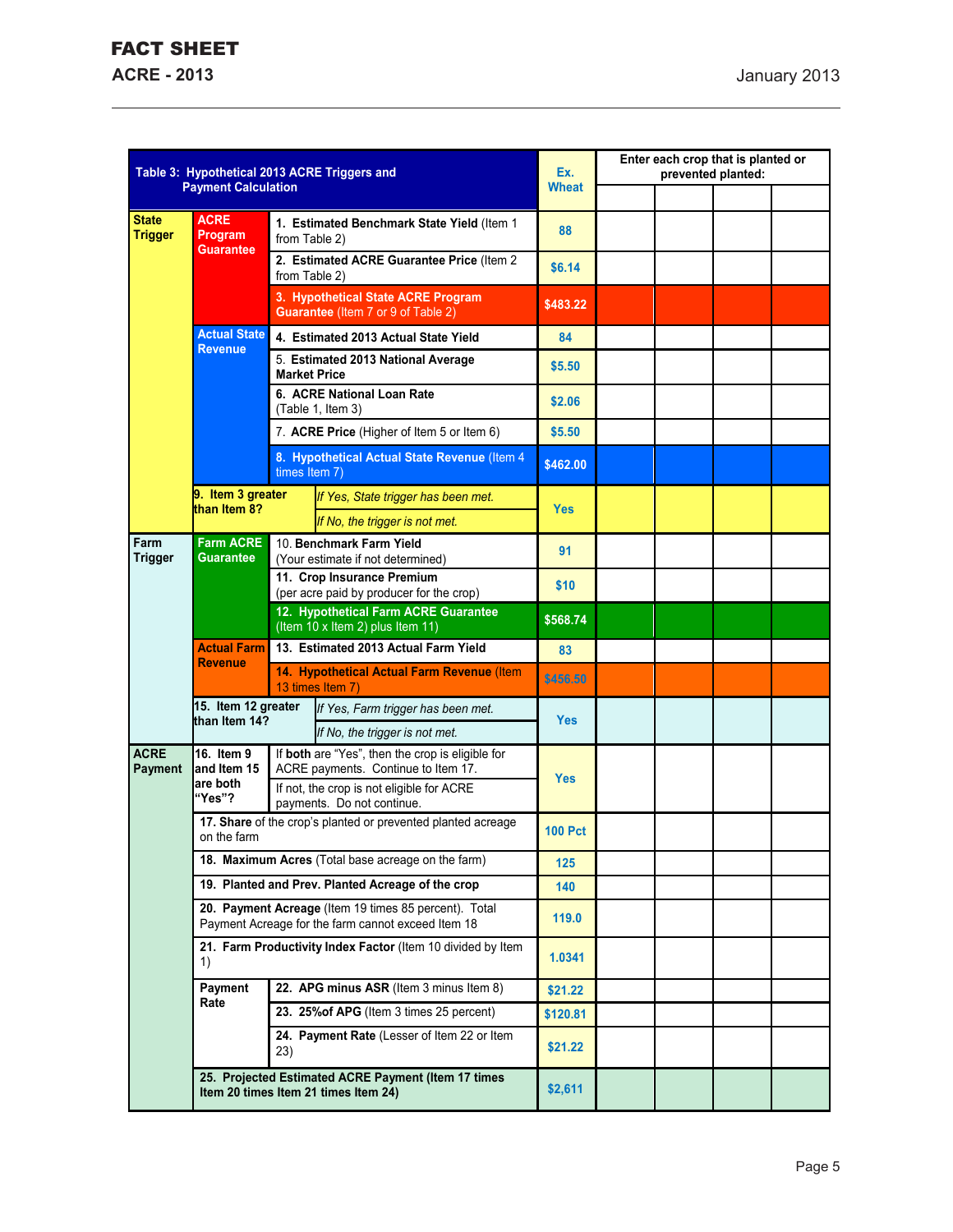|                               |                      | Table 4: Projected Payment Comparison                                                                                                                                                | <b>Example:</b>                                |  |
|-------------------------------|----------------------|--------------------------------------------------------------------------------------------------------------------------------------------------------------------------------------|------------------------------------------------|--|
|                               |                      | Note: Direct and CC Payments are reduced if fruits, vegetables or<br>wild rice are planted on base acreage.                                                                          | <b>Wheat</b>                                   |  |
| Basic<br>Information          |                      | 1. Base Acreage for the crop                                                                                                                                                         | 125                                            |  |
|                               |                      | 2. Direct and Counter-Cyclical Payment Share                                                                                                                                         | <b>100 pct</b>                                 |  |
|                               |                      | 3. Direct Payment Yield                                                                                                                                                              | 86                                             |  |
|                               |                      | 4. Direct Payment Rate (Table 1, Item 4)                                                                                                                                             | 0.52                                           |  |
|                               |                      | 5. Counter-cyclical (CC) Payment Yield                                                                                                                                               | 88                                             |  |
|                               |                      | 6. Counter-cyclical Payment Rate (Zero, if negative)<br>minus (higher of<br>or<br>Table 1, Item 6 (CC Threshold)<br>Table 1. Item 5 (DCP Loan Rate) Table 3. Item 5                  | (3.39)<br>minus<br>$4.60 =$<br>neg.)<br>(Zero) |  |
| <b>DCP</b><br><b>Payments</b> | <b>Direct</b>        | 7. Calculation: Item 1 x Item 2 x Item 3 x Item 4 x 0.85                                                                                                                             | \$4,752                                        |  |
|                               | Counter-<br>Cyclical | 8. If Item 6 is zero, enter zero.<br>If Item 6 is greater than zero, calculate the CC payment as<br>follows:<br>Item $1 \times$ Item $2 \times$ Item $5 \times$ Item $6 \times 0.85$ | $\mathbf 0$                                    |  |
|                               |                      | 9. Total DCP Payments                                                                                                                                                                | \$4,752                                        |  |
| <b>ACRE</b>                   | <b>Direct</b>        | 10. Calculation: Item 7 times 80%                                                                                                                                                    |                                                |  |
| Program<br><b>Payments</b>    | <b>ACRE</b>          | 11. See Table 3, Item 25                                                                                                                                                             | \$2,611                                        |  |
|                               |                      | 12. Total ACRE Program Payments                                                                                                                                                      | \$6,413                                        |  |

| Table 5:       |                                 | 2013 Signup: On or Before June 3, 2013                                                             |                                                                                                  |  |  |  |
|----------------|---------------------------------|----------------------------------------------------------------------------------------------------|--------------------------------------------------------------------------------------------------|--|--|--|
| 2013 Timetable |                                 | <b>ACRE Program</b><br>ACRE Payments issued if eligible.                                           | <b>DCP Program</b><br>Counter-Cyclical Payments (CC) issued if                                   |  |  |  |
| Year           | Month or<br>Date                |                                                                                                    | authorized                                                                                       |  |  |  |
| 2012-<br>2013  | Varies by<br>county and<br>crop | File 2013 Acreage Report                                                                           | File 2013 Acreage Report                                                                         |  |  |  |
| 2013           | June 3                          | Final date to elect and enroll in 2013 ACRE<br>Program.                                            |                                                                                                  |  |  |  |
|                | July 15                         | File 2012 Production Reports and Establish<br>Benchmark Farm Yields.                               |                                                                                                  |  |  |  |
|                | August 1                        | Final date to request reconstitution of the<br>farm.                                               | Final date to request reconstitution of the<br>farm.                                             |  |  |  |
|                | August 2                        |                                                                                                    | Final date to enroll in 2013 DCP Program.                                                        |  |  |  |
|                | September 30                    | Final date to designate payment acreage, if<br>necessary.                                          |                                                                                                  |  |  |  |
|                | October                         | Begin issuing Final Direct Payments                                                                | Begin issuing Final Direct Payments                                                              |  |  |  |
| 2014           | July 15                         | File 2013 Production Reports and Establish<br><b>Benchmark Farm Yields</b>                         |                                                                                                  |  |  |  |
| 2014           | October                         | ACRE payments for all crops (including<br>soybeans) except rice, other oilseeds, and<br>chickpeas. | CC payments for all crops (including<br>soybeans) except rice, other oilseeds, and<br>chickpeas. |  |  |  |
|                | December                        | ACRE payments for other oilseeds and<br>chickpeas.                                                 | CC payments for other oilseeds and<br>chickpeas.                                                 |  |  |  |
| 2015           | February                        | ACRE payments for rice.                                                                            | CC payments for rice.                                                                            |  |  |  |